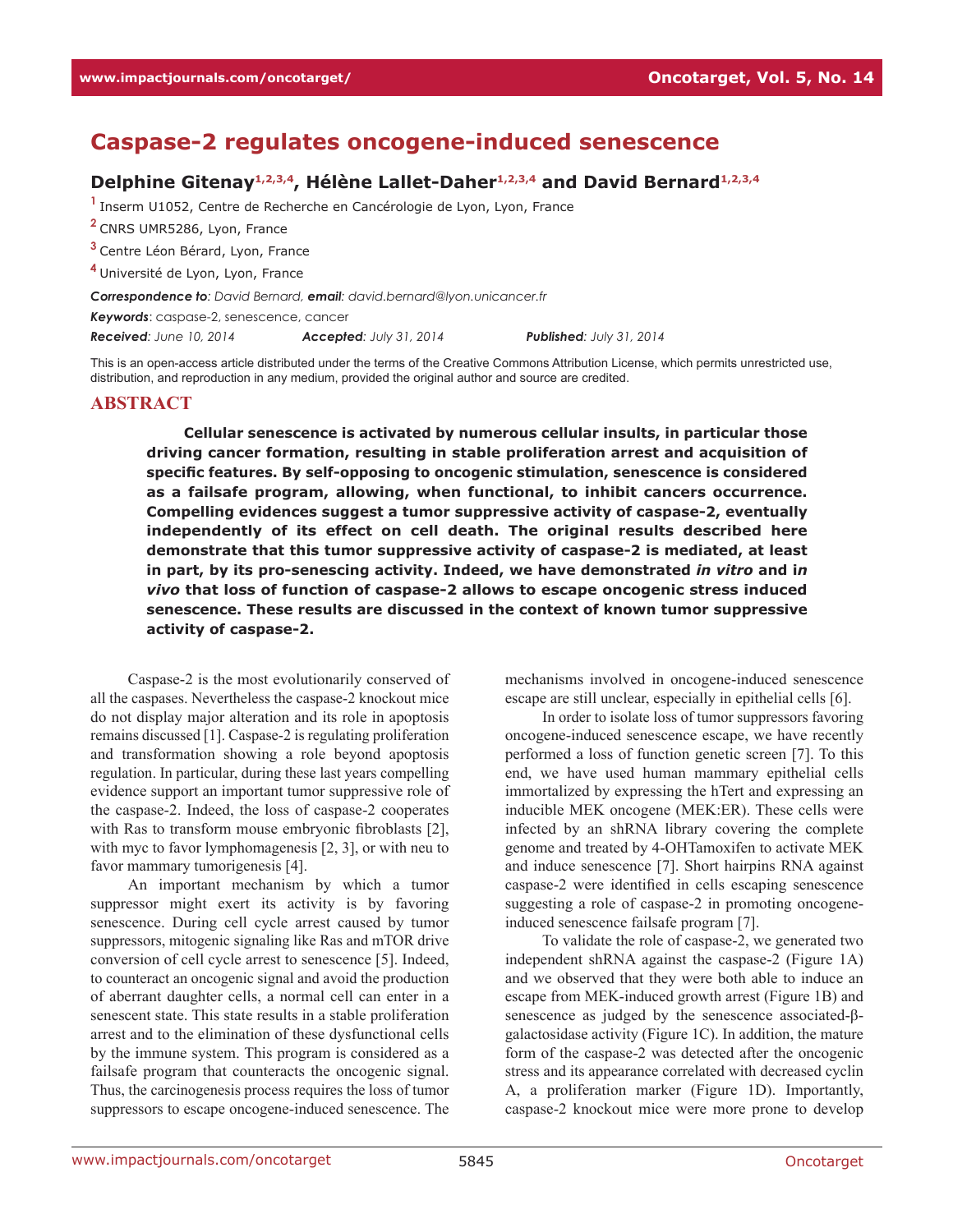

**Figure 1: Caspase-2 loss allows oncogene-induced senescence escape.** (A-D) Normal human mammary epithelial cells were infected with retroviral vectors encoding the hTert (hygromycin resistance) and MEK:ER (neomycin resistance) and were selected. Cells were next infected by retroviral vectors encoding a control or an shRNA directed against the caspase-2 (puromycin selection) and selected. (A) RT-qPCR analysis of caspase-2 expression. The relative caspase-2 (CASP2) mRNA expression was normalized with respect to actin mRNA expression. (B) The same number of cells was seeded and treated daily three times with 4-OHT (400 nM) to activate MEK. Eight days after the first 4-OHT treatment, cells were PFA-fixed and cell growth was monitored with crystal violet-staining or, (C) they were assayed for their SA-β-Gal activity, a senescence marker. (D) Cells were treated with 4-OHT and cell extracts were prepared at the indicated times. They were next analyzed by immunoblotting with antibodies detecting the substrate of MEK, P-ERK, the cyclin A proliferation marker and the mature caspase-2. Tubulin levels were monitored to check protein loading. (E) Six weeks old mice were treated once by the carcinogen DMBA and then daily, twice a week, by the promoter TPA. Kaplan Meier analyses of the probability to develop tumor lesions were performed. P values were calculated using a log rank test.

skin tumor lesions in response to Ras activation (Figure 1E), these skin tumor lesions requiring escape from OIS as previously demonstrated in our laboratory [8]. An earlier study has already suggested a role of caspase-2 in regulating senescence as caspase-2 -/- mouse embryonic fibroblasts rapidly escape the senescence spontaneously occurring when these cells are cultivated in classical culture conditions [9].

Together these results demonstrate the ability of the caspase-2 to promote senescence. This strongly supports that the tumor suppressive activity of the caspase-2 is largely mediated by its ability to promote senescence.

# **ACKNOWLEDGEMENTS**

This work was carried out with the support of the "Fondation de France", the "Institut National du Cancer", and the "RTRS Fondation Synergie Lyon Cancer".

## **REFERENCES**

- 1. Vakifahmetoglu-Norberg H and Zhivotovsky B. The unpredictable caspase-2: what can it do? Trends Cell Biol. 2010; 20(3):150-9.
- 2. Ho LH, Taylor R, Dorstyn L, Cakouros D, Bouillet P and Kumar S. A tumor suppressor function for caspase-2. Proc Natl Acad Sci U S A. 2009; 106(13):5336-41.
- 3. Puccini J, Shalini S, Voss AK, Gatei M, Wilson CH, Hiwase DK, Lavin MF, Dorstyn L and Kumar S. Loss of caspase-2 augments lymphomagenesis and enhances genomic instability in Atm-deficient mice. Proc Natl Acad Sci U S A. 2013; 110(49):19920-5.
- 4. Parsons MJ, McCormick L, Janke L, Howard A, Bouchier-Hayes L and Green DR. Genetic deletion of caspase-2 accelerates MMTV/c-neu-driven mammary carcinogenesis in mice. Cell Death Differ. 2013; 20(9):1174-82.
- 5. Blagosklonny MV. Cell cycle arrest is not yet senescence,